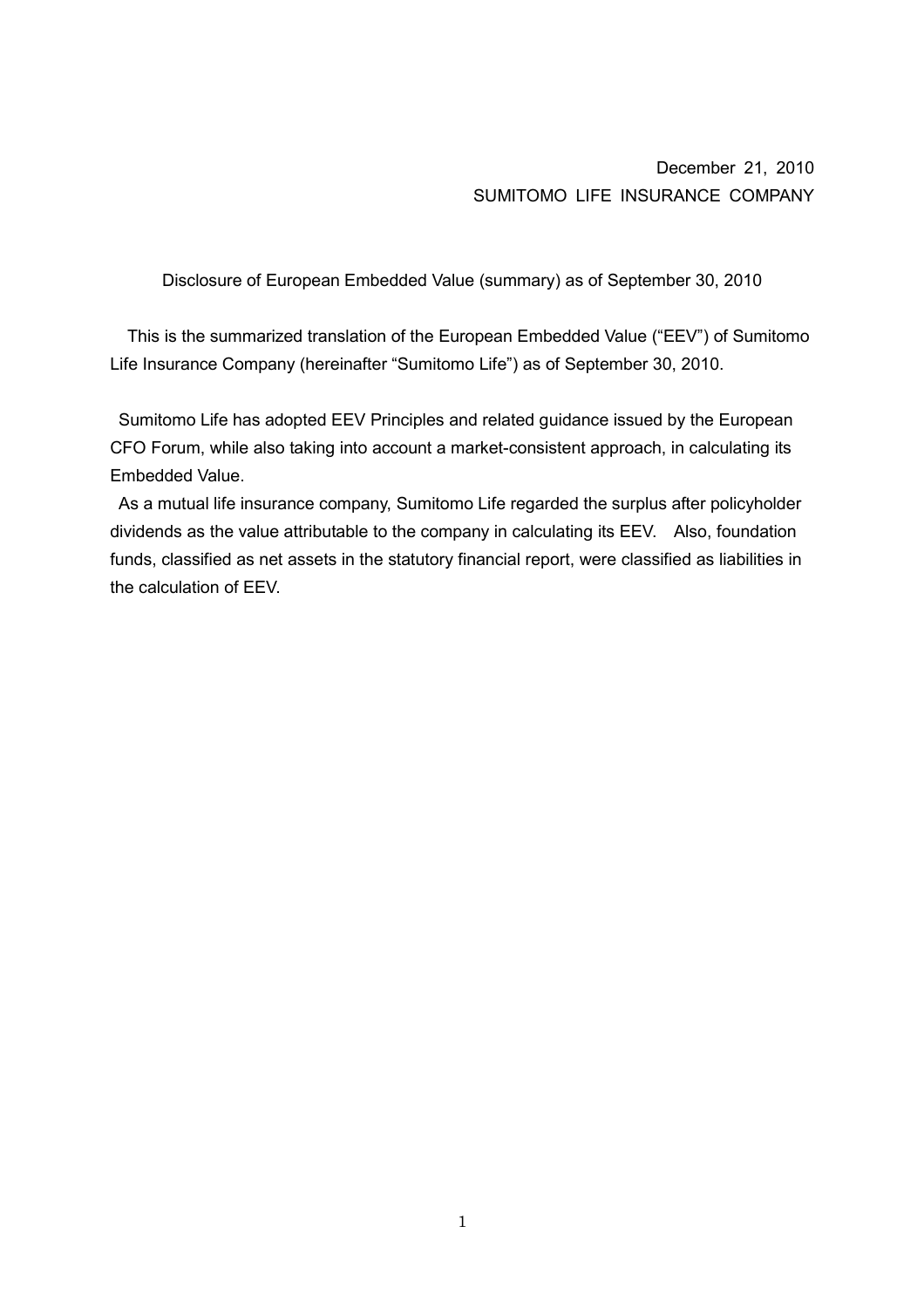## 1. EEV Results

### a. EEV Results

|                            |           |               | (billions of yen) |
|----------------------------|-----------|---------------|-------------------|
|                            | March 31, | September 30, | Increase          |
|                            | 2010      | 2010          | (Decrease)        |
| EEV                        | 1,970.2   | 1.694.9       | $-275.3$          |
| Adjusted net worth         | 833.6     | 1,145.7       | 312.1             |
| Value of in-force business | 1,136.5   | 549.1         | $-587.4$          |

|                       | Year ended       | Six months ended   |
|-----------------------|------------------|--------------------|
|                       | 2010<br>March 31 | September 30, 2010 |
| Value of new business | 149.0            |                    |

## b. Adjusted Net Worth

|                                                                                |           |               | (billions of yen) |
|--------------------------------------------------------------------------------|-----------|---------------|-------------------|
|                                                                                | March 31, | September 30, | Increase          |
|                                                                                | 2010      | 2010          | (Decrease)        |
| Adjusted net worth                                                             | 833.6     | 1,145.7       | 312.1             |
| Total net assets on the non-consolidated balance sheets<br>(Note)              | 396.5     | 411.6         | 15.0              |
| Retained earnings in liabilities (after tax)                                   | 256.4     | 293.6         | 37.2              |
| Unrealized gains (losses) on securities and miscellaneous<br>items (after tax) | 174.7     | 421.4         | 246.7             |
| Unrealized gains (losses) on loans (after tax)                                 | 87.5      | 123.6         | 36.0              |
| Unrealized gains (losses) on real estate (after tax)                           | $-15.9$   | $-29.6$       | $-13.7$           |
| Unrealized gains (losses) on liabilities (after tax)                           | $-15.0$   | $-17.1$       | $-2.1$            |
| Unfunded retirement benefit obligation (after tax)                             | $-50.5$   | $-57.7$       | $-7.1$            |

(Note) Foundation funds, the total amount of valuation adjustments, and expected distributions from capital are excluded.

## c. Reconciliation of total net assets to adjusted net worth

|                                                            |                                                            |           |               | (billions of yen) |
|------------------------------------------------------------|------------------------------------------------------------|-----------|---------------|-------------------|
|                                                            |                                                            | March 31, | September 30, | Increase          |
|                                                            |                                                            | 2010      | 2010          | (Decrease)        |
| Total net assets on the consolidated balance sheets (Note) |                                                            | 399.4     | 418.4         | 18.9              |
|                                                            | <b>PLUS</b> Retained earnings in liabilities (after tax)   | 256.4     | 293.6         | 37.2              |
|                                                            | PLUS Unrealized gains/losses (after tax)                   | 228.2     | 491.4         | 263.1             |
|                                                            | PLUS Unfunded retirement benefit obligation<br>(after tax) | $-50.5$   | $-57.7$       | $-7.1$            |
|                                                            | LESS Book value of businesses not covered                  |           |               |                   |
|                                                            | Adjusted net worth                                         | 833.6     | 1,145.7       | 312.1             |

(Note) Foundation funds, the total amount of valuation adjustments, and expected distributions from capital are excluded.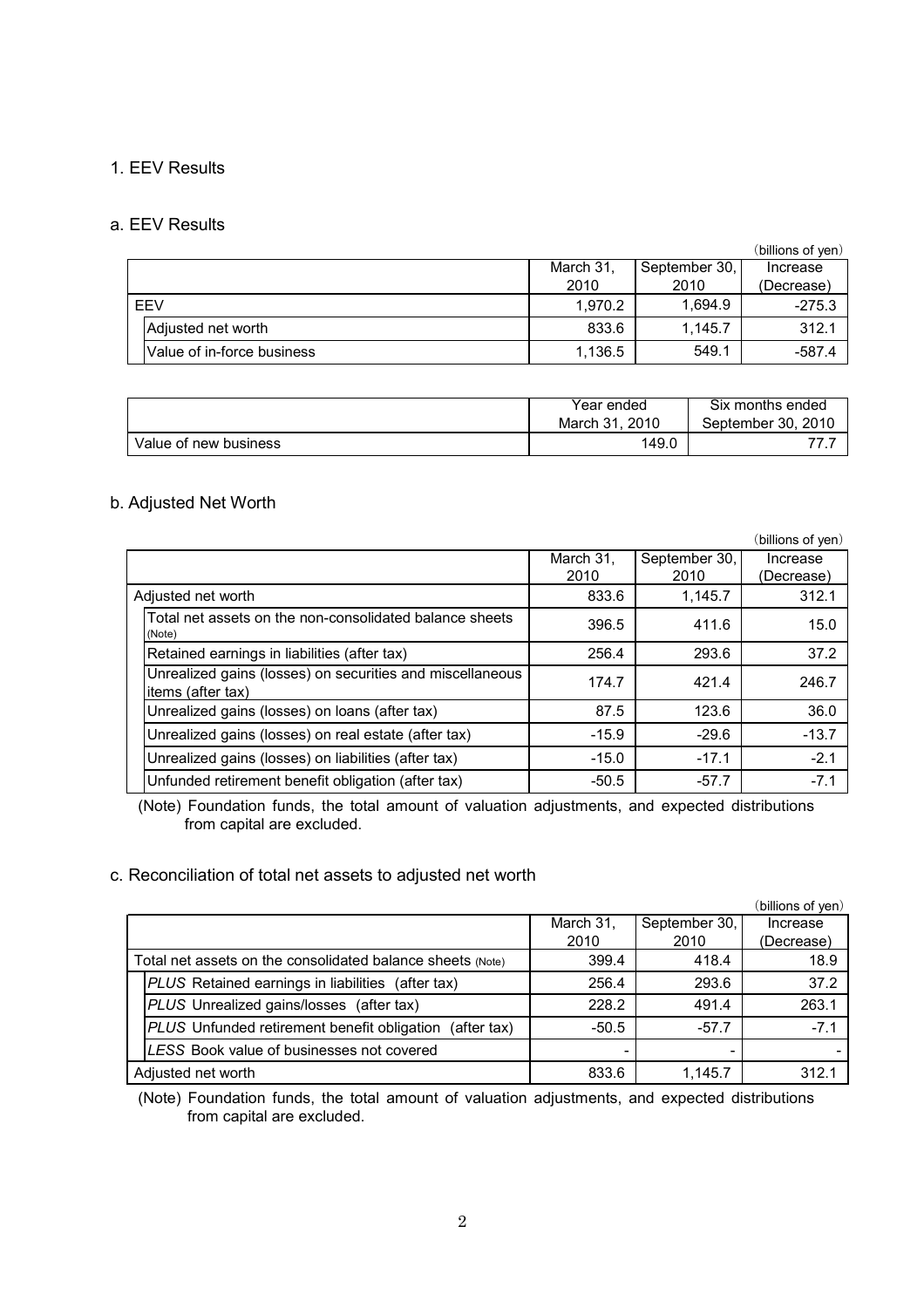## d. Value of In-force Business(VIF)

|                            |                                                      |           |               | (billions of yen) |
|----------------------------|------------------------------------------------------|-----------|---------------|-------------------|
|                            |                                                      | March 31, | September 30, | Increase          |
|                            |                                                      | 2010      | 2010          | (Decrease)        |
| Value of in-force business |                                                      | 1,136.5   | 549.1         | $-587.4$          |
|                            | Certainty equivalent present value of future profits | 1.470.4   | 911.2         | $-559.1$          |
|                            | Time value of financial options and guarantees       | $-92.5$   | $-127.3$      | $-34.8$           |
|                            | Cost of holding required capital (Note)              | $-100.5$  | $-83.7$       | 16.8              |
|                            | Cost of non-hedgeable risks                          | $-140.7$  | $-151.0$      | $-10.3$           |

(Note) Sumitomo Life defines required capital as the amount required to maintain a solvency margin ratio of 600%.

## e. Value of New Business

|                                                      |                | (billions of yen)  |
|------------------------------------------------------|----------------|--------------------|
|                                                      | Year ended     | Six months ended   |
|                                                      | March 31, 2010 | September 30, 2010 |
| Value of new business                                | 149.0          | 77.7               |
| Certainty equivalent present value of future profits | 191.9          | 117.2              |
| Time value of financial options and guarantees       | $-23.9$        | $-27.4$            |
| Cost of holding required capital                     | $-7.8$         | $-4.2$             |
| Cost of non-hedgeable risks                          | $-11.0$        | $-7.7$             |

The new business margin (the ratio of the value of new business to the present value of premium income) is as follows:

|                                            |                | (billions of yen)  |
|--------------------------------------------|----------------|--------------------|
|                                            | Year ended     | Six months ended   |
|                                            | March 31, 2010 | September 30, 2010 |
| Value of new business (a)                  | 149.0          | 77.7               |
| Present value of premium income (b) (Note) | 2.289.9        | 1.645.9            |
| New business Margin $(a)+(b)$              | 6.5%           | 4.7%               |

(Note) Future premium income is discounted by the risk-free rate used for the calculation of the value of new business.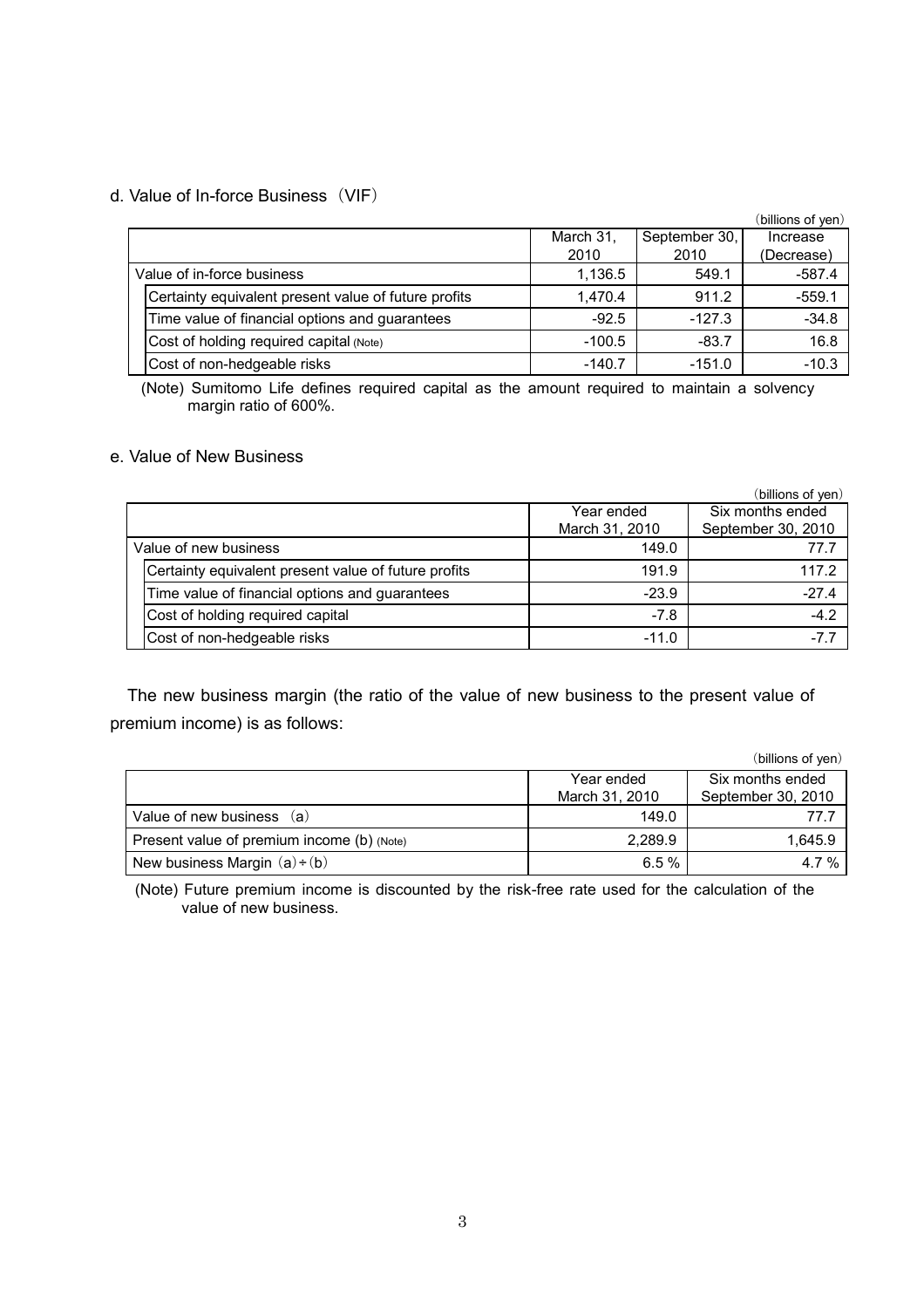# 2. Statement of changes in EEV

|                                                                              |                       |                                  | (billions of yen) |
|------------------------------------------------------------------------------|-----------------------|----------------------------------|-------------------|
|                                                                              | Adjusted<br>net worth | Value of<br>in-force<br>business | EEV               |
| Values as of March 31, 2010                                                  | 833.6                 | 1,136.5                          | 1,970.2           |
| (1) Value of new business                                                    |                       | 77.7                             | 77.7              |
| (2) Expected existing business contribution<br>(at the risk-free rate)       | 0.2                   | 7.0                              | 7.3               |
| (3) Expected existing business contribution<br>(in excess of risk-free rate) | 6.3                   | 120.3                            | 126.7             |
| (4) Expected transfer from VIF to adjusted<br>net worth                      | 79.6                  | $-79.6$                          |                   |
| in-force at beginning of year                                                | 134.0                 | $-134.0$                         |                   |
| new business                                                                 | $-54.4$               | 54.4                             |                   |
| (5) Non-economic experience variances                                        | $-16.1$               | 21.3                             | 5.1               |
| (6) Non-economic assumptions changes                                         |                       | 6.2                              | 6.2               |
| (7) Economic variances                                                       | 241.9                 | $-740.5$                         | $-498.6$          |
| Values as of September 30, 2010                                              | 1,145.7               | 549.1                            | 1,694.9           |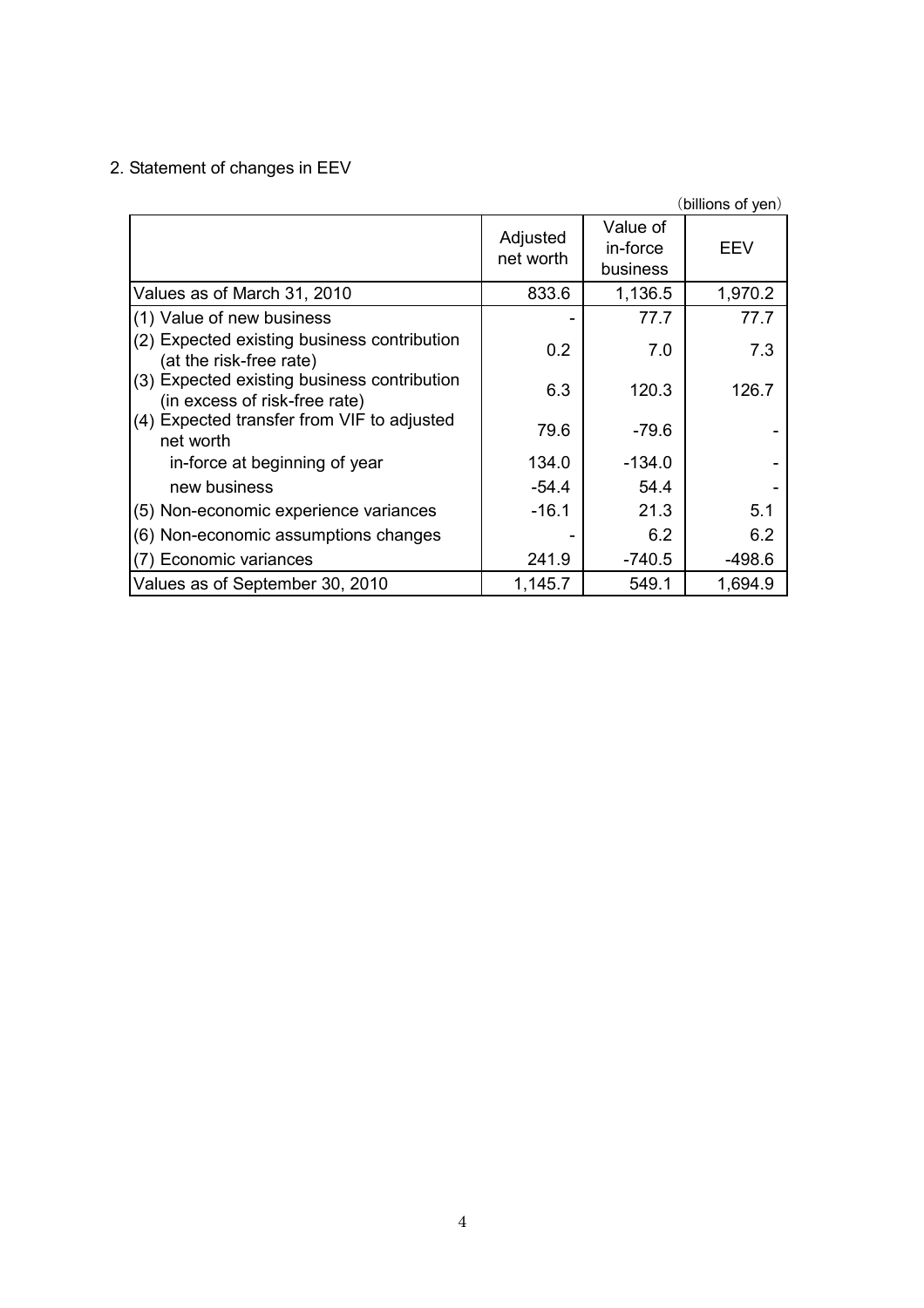## 3. Sensitivity Analysis

## a. Sensitivity Analysis of EEV

|                 |                                                                            |            | (billions of yen)      |
|-----------------|----------------------------------------------------------------------------|------------|------------------------|
|                 |                                                                            | <b>EEV</b> | Increase<br>(Decrease) |
|                 | EEV as of September 30, 2010                                               | 1,694.9    |                        |
| Sensitivity 1:  | 50bp upward parallel shift in risk-free<br>yield curve                     | 1,959.3    | 264.3                  |
| Sensitivity 2:  | 50bp downward parallel shift in risk-free<br>yield curve                   | 1,390.0    | $-304.9$               |
| Sensitivity 3:  | 10% decline in equity and real estate<br>values                            | 1,534.4    | $-160.4$               |
|                 | Sensitivity 4: 10% decline in maintenance expenses                         | 1,775.3    | 80.4                   |
|                 | Sensitivity 5: 10% decline in surrender and lapse rates                    | 1,831.1    | 136.1                  |
| Sensitivity 6:  | 5% decline in mortality and morbidity<br>rates for life insurance products | 1,866.0    | 171.0                  |
| Sensitivity 7:  | 5% decline in mortality and morbidity<br>rates for annuities               | 1,692.3    | $-2.6$                 |
| Sensitivity 8:  | Setting required capital at statutory<br>minimum level                     | 1,778.6    | 83.7                   |
| Sensitivity 9:  | 25% increase in implied volatilities of<br>equity and real estate values   | 1,678.3    | $-16.5$                |
| Sensitivity 10: | 25% increase in implied volatilities of<br>swaptions                       | 1,658.3    | $-36.5$                |

 Only the value of in-force business is affected in sensitivities 4 through 10. The following table shows the effect of sensitivities 1 through 3 on adjusted net worth.

|                |                                                          | (billions of yen) |
|----------------|----------------------------------------------------------|-------------------|
|                |                                                          | Increase          |
|                |                                                          | (Decrease)        |
| Sensitivity 1: | 50bp upward parallel shift in risk-free<br>yield curve   | $-452.2$          |
| Sensitivity 2: | 50bp downward parallel shift in risk-free<br>yield curve | 375.7             |
| Sensitivity 3: | 10% decline in equity and real estate<br>values          | $-152.3$          |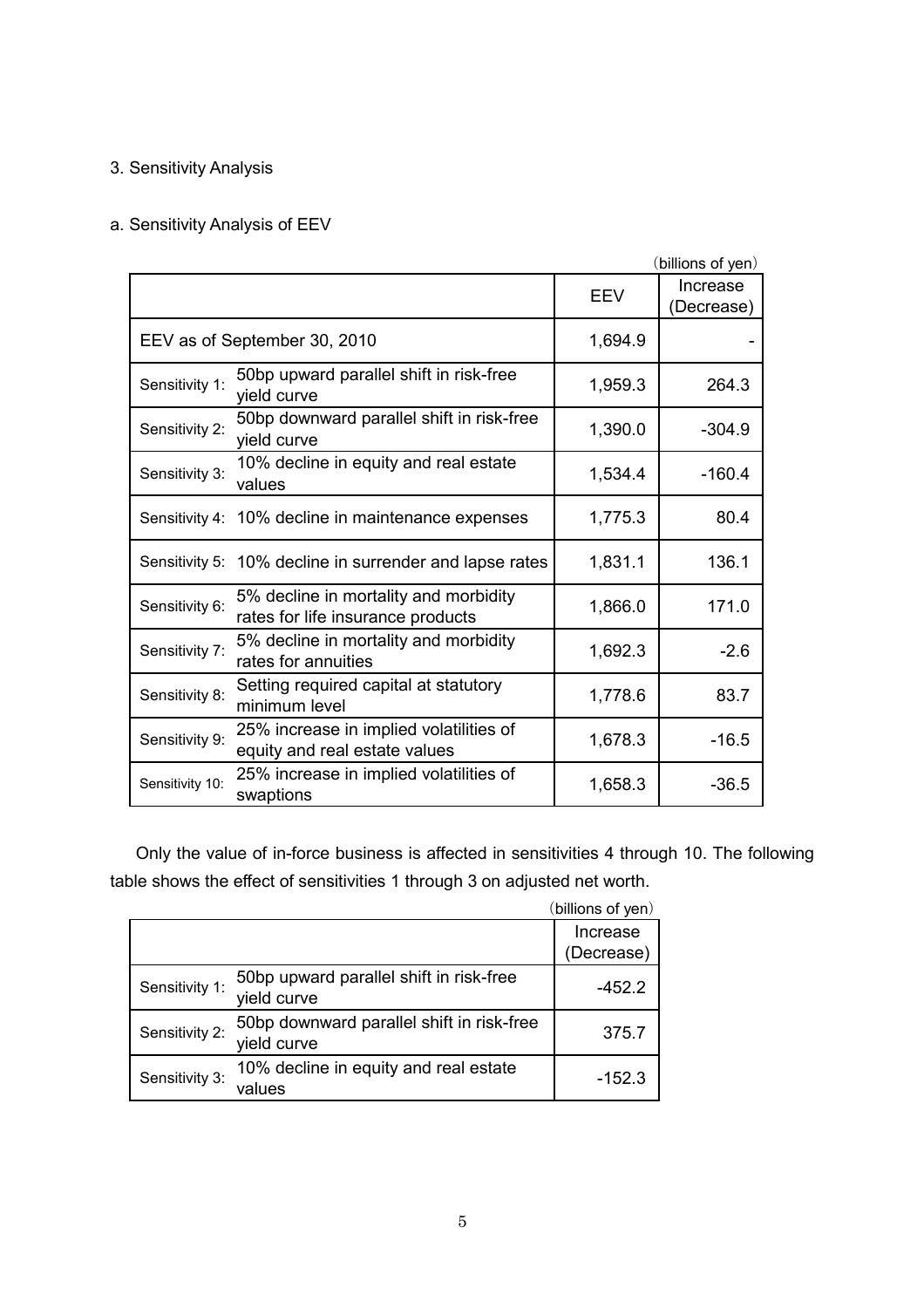|                    |                                                                            |               | (billions of yen) |
|--------------------|----------------------------------------------------------------------------|---------------|-------------------|
|                    |                                                                            | Value of newl | Increase          |
|                    |                                                                            | business      | (Decrease)        |
| September 30, 2010 | Value of new business for six months ended                                 | 77.7          |                   |
| Sensitivity 1:     | 50bp upward parallel shift in risk-free<br>yield curve                     | 103.4         | 25.7              |
| Sensitivity 2:     | 50bp downward parallel shift in risk-free<br>yield curve                   | 52.6          | $-25.0$           |
| Sensitivity 3:     | 10% decline in equity and real estate<br>values                            | 77.7          | $-0.0$            |
|                    | Sensitivity 4: 10% decline in maintenance expenses                         | 80.7          | 3.0               |
|                    | Sensitivity 5: 10% decline in surrender and lapse rates                    | 89.4          | 11.7              |
| Sensitivity 6:     | 5% decline in mortality and morbidity<br>rates for life insurance products | 82.7          | 5.0               |
| Sensitivity 7:     | 5% decline in mortality and morbidity<br>rates for annuities               | 77.7          | 0.0               |
| Sensitivity 8:     | Setting required capital at statutory<br>minimum level                     | 82.0          | 4.2               |
| Sensitivity 9:     | 25% increase in implied volatilities of<br>equity and real estate values   | 77.6          | $-0.1$            |
| Sensitivity 10:    | 25% increase in implied volatilities of<br>swaptions                       | 70.4          | $-7.2$            |

b. Sensitivity analysis of the value of new business

## 4. Note

The calculation of EEV requires numerous assumptions regarding future projections that are subject to risks and uncertainties. Future results may differ from those assumptions used in the calculation of EEV.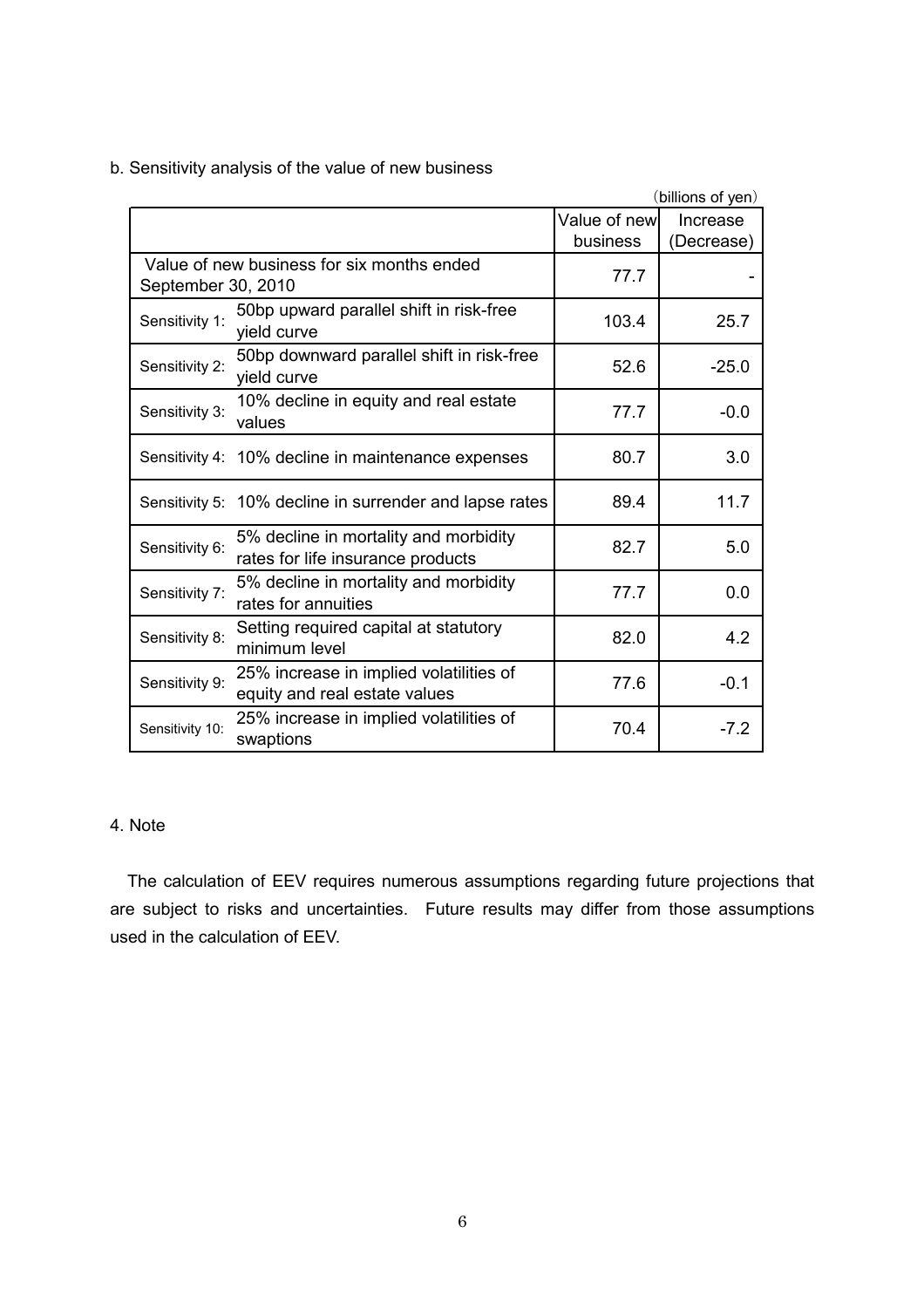#### Appendix: Principal EEV Assumptions

#### 1. Economic assumptions

### a. Risk-free rate

In the certainty equivalent calculation, Japanese Government Bonds (JGB) are used as a proxy for risk-free rates.

Given the poor liquidity of ultra-long JGBs, we have extrapolated risk-free rates for tenors greater than 30 years based on other observable market data. For the purposes of calculating EEV as of March 31, 2010, we assumed that JGB forward rates in the 31st year and beyond were equal to those in the 30th year. On the other hand, in calculating EEV as of September 30, 2010, we extrapolated risk-free rates beyond 30 years based on swap rates with 30 to 50 year tenors. EEV as of September 30, 2010 increased by 12.7 billion yen as a result of this change. (The gap between 30 and 50 year forward swap rates widened from 0.154% as of March 31, 2010, to 0.599% as of September 30, 2010)

The table below shows, for selected tenors, the risk-free rates (spot rates) which are used in the calculations.

| Tenor    | March 31, 2010 | September 30, 2010 |  |
|----------|----------------|--------------------|--|
| 1 year   | 0.108%         | 0.111%             |  |
| 2 years  | 0.157%         | 0.134%             |  |
| 3 years  | 0.289%         | 0.146%             |  |
| 4 years  | 0.416%         | 0.208%             |  |
| 5 years  | 0.575%         | 0.258%             |  |
| 10 years | 1.454%         | 1.002%             |  |
| 15 years | 2.023%         | 1.532%             |  |
| 20 years | 2.338%         | 1.841%             |  |
| 25 years | 2.418%         | 1.943%             |  |
| 30 years | 2.444%         | 1.954%             |  |
| 35 years | 2.464%         | 1.962%             |  |
| 40 years | 2.478%         | 1.992%             |  |
| 45 years | 2.489%         | 2.025%             |  |
| 50 years | 2.498%         | 2.072%             |  |

(Source:Bloomberg (interpolated/extrapolated) )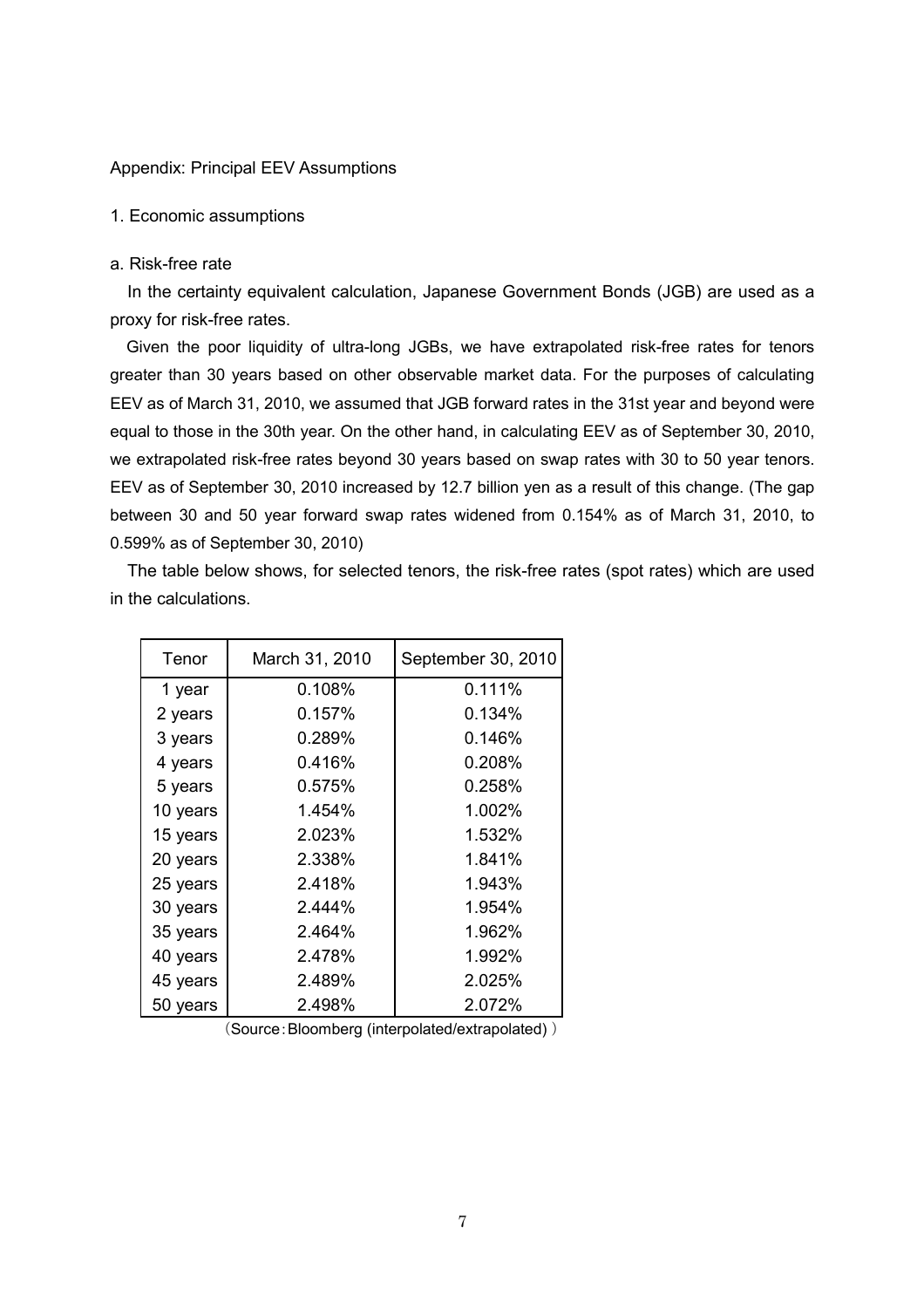#### b. Principal dynamic assumption

(1) Interest rate model

As an interest rate model, Sumitomo Life has adopted a single-factor Hull-White model, in which interest rates associated with Japanese yen, U.S. dollars, Euros and British pounds are calculated. The model has been adjusted to be in line with a risk-neutral approach in which Japanese yen is set as a base currency, and correlations between the interest rates have also been taken into account. The interest rate model has been calibrated to be consistent with the market environment as of each reporting date, and parameters used are estimated from the yield curve and implied volatilities of interest rate swaptions with various maturities. 5,000 scenarios are used in calculating the time value of financial options and guarantees through the stochastic method.

A summary of implied volatilities of interest rate swaptions used to calibrate the scenarios is as follows:

|          |          | March 31, 2010 |                                                 |     |            | September 30, 2010 |     |                                     |       |
|----------|----------|----------------|-------------------------------------------------|-----|------------|--------------------|-----|-------------------------------------|-------|
| Option   | Swap     | <b>JPY</b>     | USD                                             | EUR | <b>GBP</b> | <b>JPY</b>         | USD | EUR                                 | GBP   |
| Tenor    | Tenor    |                |                                                 |     |            |                    |     |                                     |       |
| 5 years  | 5 years  |                | 27.3% 21.0% 16.4% 14.9% 33.0% 27.8% 23.7% 17.5% |     |            |                    |     |                                     |       |
| 5 years  | 7 years  |                | 25.2% 20.2%                                     |     |            |                    |     | 16.0% 14.3% 31.2% 26.9% 23.1% 16.6% |       |
| 5 years  | 10 years | 23.6%          | 19.2%                                           |     |            |                    |     | 15.9% 13.5% 28.8% 25.9% 23.1%       | 15.7% |
| 7 years  | 5 years  |                | 23.1% 19.1%                                     |     |            |                    |     | 14.6% 13.1% 28.4% 25.4% 20.9% 14.6% |       |
| 7 years  | 7 years  |                | 22.2% 18.4% 14.6% 12.7% 27.4% 24.8% 20.8% 14.2% |     |            |                    |     |                                     |       |
| 7 years  | 10 years |                | 21.6% 17.8% 14.9% 12.5% 26.2% 24.2% 21.2% 14.1% |     |            |                    |     |                                     |       |
| 10 years | 5 years  | 20.9%          | 16.6%                                           |     |            |                    |     | 13.6% 11.6% 26.0% 23.3% 19.2% 12.8% |       |
| 10 years | 7 years  | 20.7%          |                                                 |     |            |                    |     | 16.3% 13.8% 11.5% 25.4% 22.9% 19.4% | 13.0% |
| 10 years | 10 years |                | 20.6% 16.0% 14.4% 11.7% 24.8% 22.6% 20.1% 12.8% |     |            |                    |     |                                     |       |

Interest rate swaptions implied volatilities

(Source:Bloomberg)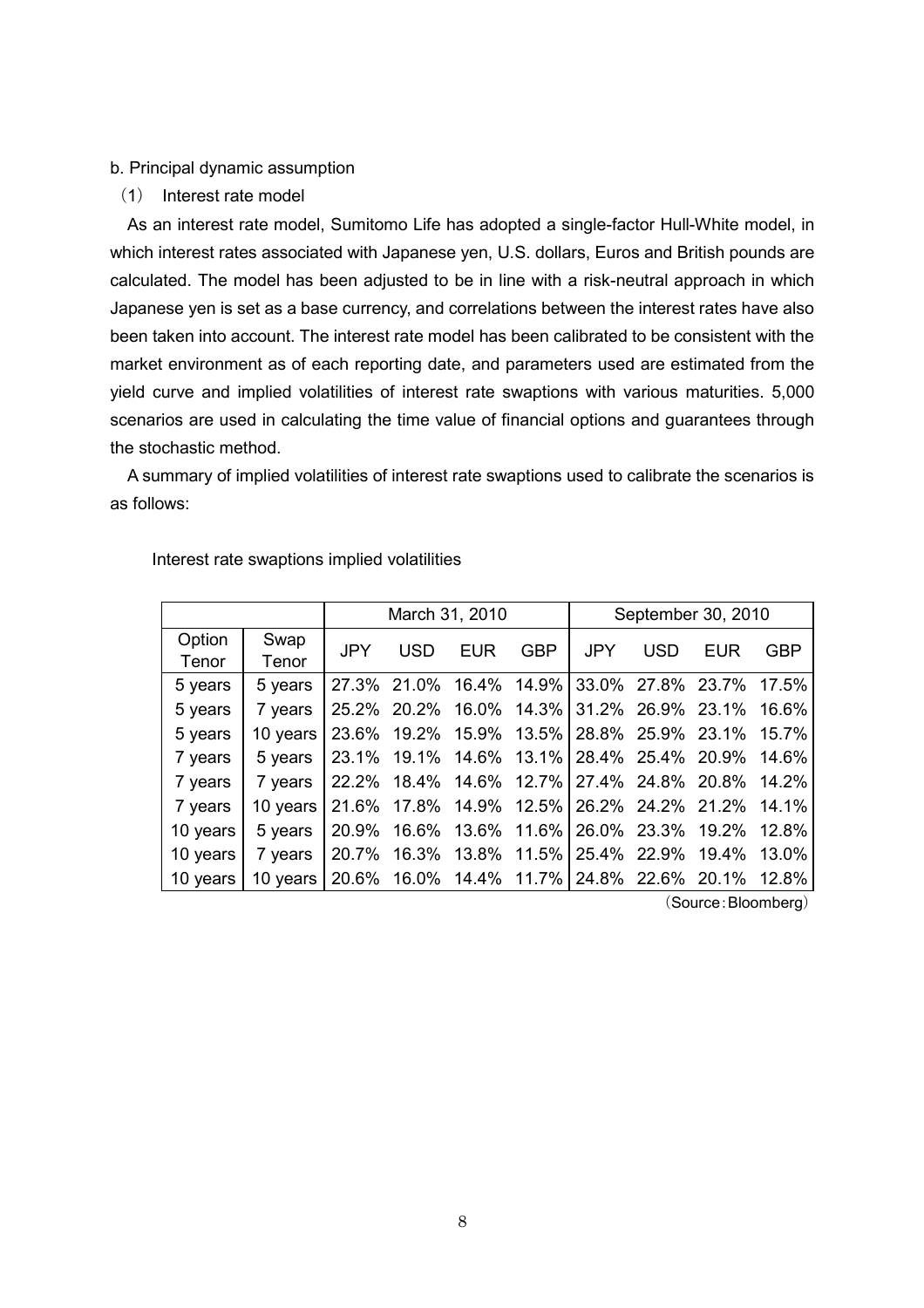## (2) Implied volatilities of equities and currencies

Volatilities of major equity indices and currencies are calibrated based on implied volatilities of options traded in the market. Implied volatilities used to calibrate the scenarios are as follows:

## Stock options

|                       | <b>Underlying</b> | Option  | Volatility     |                    |  |  |  |
|-----------------------|-------------------|---------|----------------|--------------------|--|--|--|
| Currency              | Asset             | Tenor   | March 31, 2010 | September 30, 2010 |  |  |  |
| <b>JPY</b>            | Nikkei225         | 3 years | 21.5%          | 24.7%              |  |  |  |
|                       |                   | 4 years | 21.9%          | 25.1%              |  |  |  |
|                       |                   | 5 years | 22.1%          | 25.5%              |  |  |  |
| S&P 500<br><b>USD</b> |                   | 3 years | 21.2%          | 26.1%              |  |  |  |
|                       |                   | 4 years | 22.5%          | 26.7%              |  |  |  |
|                       |                   | 5 years | 23.6%          | 27.4%              |  |  |  |
| <b>EUR</b>            | Euro              | 3 years | 21.7%          | 24.6%              |  |  |  |
|                       | Stoxx50           | 4 years | 21.9%          | 24.7%              |  |  |  |
|                       |                   | 5 years | 22.3%          | 25.1%              |  |  |  |
| <b>GBP</b>            | FTSE 100          | 3 years | 19.9%          | 22.8%              |  |  |  |
|                       |                   | 4 years | 20.2%          | 23.2%              |  |  |  |
|                       |                   | 5 years | 20.5%          | 23.6%              |  |  |  |

(Source:several investment banks)

Currency options

| Currency   | Option  | Volatility     |                    |  |  |  |  |
|------------|---------|----------------|--------------------|--|--|--|--|
|            | Tenor   | March 31, 2010 | September 30, 2010 |  |  |  |  |
| <b>USD</b> | 5 years | 14.8%          | 14.7%              |  |  |  |  |
| <b>EUR</b> | 5 years | 17.8%          | 20.5%              |  |  |  |  |
| GBP        | 5 years | 17.5%          | 21.1%              |  |  |  |  |

(Source:Bloomberg)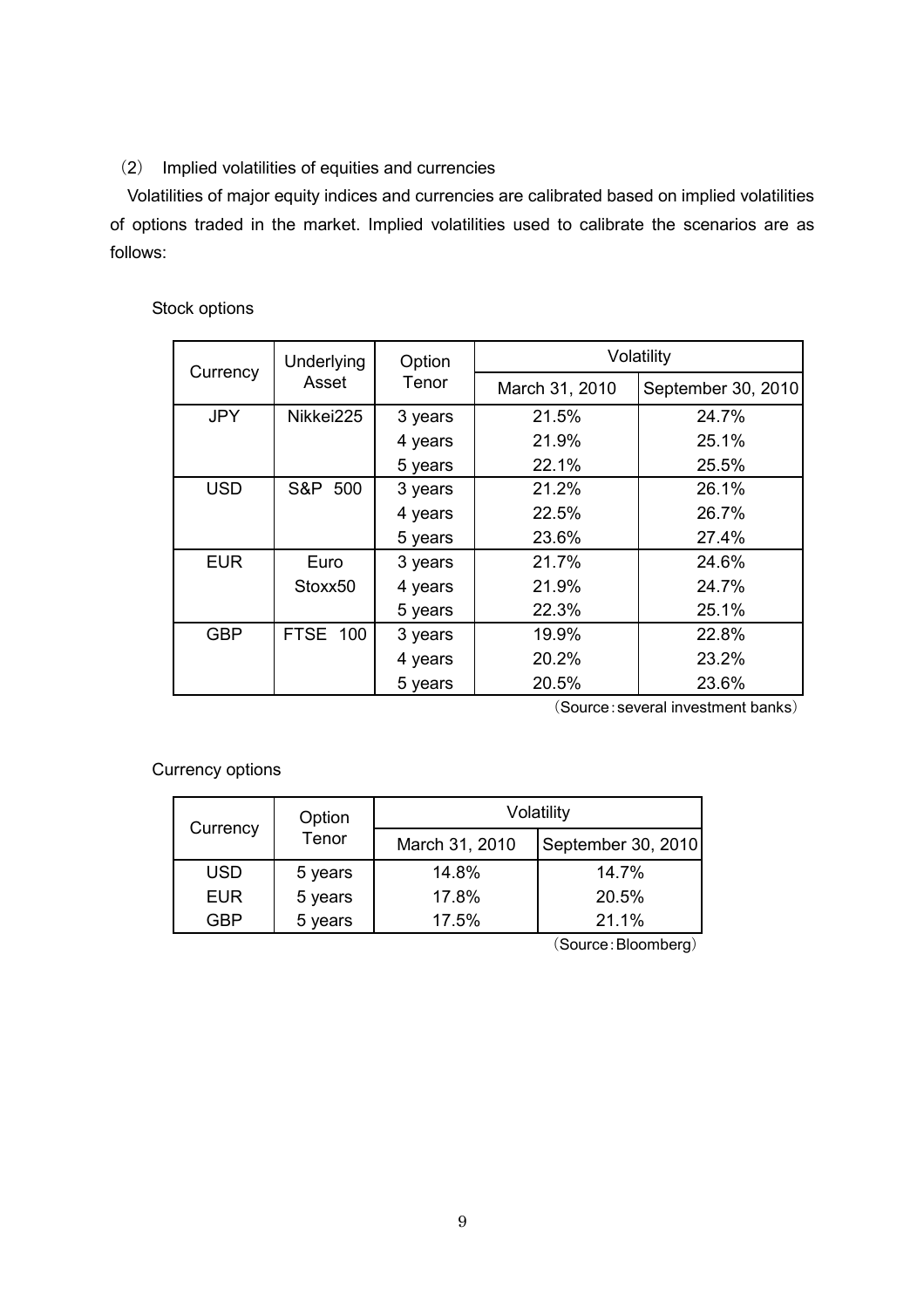## (3) Correlations

In addition to the implied volatilities described above, Sumitomo Life has calculated implied volatilities reflecting its asset portfolio and correlation factors. The share of each asset is assumed to be unchanged over the projection periods.

With regard to correlation factors, market-consistent data from exotic options with sufficient liquidity have not been observed in the market. Therefore, Sumitomo Life estimated correlation factors based on historical market data. Specifically, the monthly data from September 2000 to September 2010 have been used. The following table shows correlation factors between major variables.

|                      | 1year<br>Rate<br>/JPY | 1year<br>Rate<br>/USD | 1year<br>Rate<br>/EUR | 1year<br>Rate<br>/GBP | USD/JPY EUR/JPY |      | 'I GBP/JPY | <b>NIKKEI</b><br>225 | S&P<br>500 | Euro<br>Stoxx50 | <b>FTSE</b><br>100 |
|----------------------|-----------------------|-----------------------|-----------------------|-----------------------|-----------------|------|------------|----------------------|------------|-----------------|--------------------|
| 1year Rate<br>/JPY   | 1.00                  | 0.36                  | 0.34                  | 0.37                  | 0.14            | 0.07 | 0.19       | 0.31                 | 0.15       | 0.12            | 0.13               |
| 1year Rate<br>/USD   | 0.36                  | 1.00                  | 0.78                  | 0.72                  | 0.38            | 0.09 | 0.28       | 0.38                 | 0.41       | 0.49            | 0.41               |
| 1year Rate<br>/EUR   | 0.34                  | 0.78                  | 1.00                  | 0.78                  | 0.27            | 0.19 | 0.32       | 0.34                 | 0.44       | 0.46            | 0.41               |
| 1year Rate<br>/GBP   | 0.37                  | 0.72                  | 0.78                  | 1.00                  | 0.27            | 0.05 | 0.33       | 0.27                 | 0.33       | 0.34            | 0.30               |
| USD/JPY              | 0.14                  | 0.38                  | 0.27                  | 0.27                  | 1.00            | 0.55 | 0.70       | 0.34                 | 0.12       | 0.21            | 0.16               |
| EUR/JPY              | 0.07                  | 0.09                  | 0.19                  | 0.05                  | 0.55            | 1.00 | 0.77       | 0.43                 | 0.36       | 0.27            | 0.30               |
| <b>GBP/JPY</b>       | 0.19                  | 0.28                  | 0.32                  | 0.33                  | 0.70            | 0.77 | 1.00       | 0.37                 | 0.25       | 0.22            | 0.14               |
| <b>NIKKEI</b><br>225 | 0.31                  | 0.38                  | 0.34                  | 0.27                  | 0.34            | 0.43 | 0.37       | 1.00                 | 0.65       | 0.64            | 0.64               |
| S&P<br>500           | 0.15                  | 0.41                  | 0.44                  | 0.33                  | 0.12            | 0.36 | 0.25       | 0.65                 | 1.00       | 0.89            | 0.87               |
| Euro<br>Stoxx50      | 0.12                  | 0.49                  | 0.46                  | 0.34                  | 0.21            | 0.27 | 0.22       | 0.64                 | 0.89       | 1.00            | 0.90               |
| <b>FTSE</b><br>100   | 0.13                  | 0.41                  | 0.41                  | 0.30                  | 0.16            | 0.30 | 0.14       | 0.64                 | 0.87       | 0.90            | 1.00               |

(Source:Bloomberg)

(4) Assumed investment yield used for the calculation of expected returns

Assumed investment yields on major asset categories used for the calculation of "Expected existing business contribution" in "2. Statement of changes in EEV" are as follows:

|                            | Assumed          |  |  |  |
|----------------------------|------------------|--|--|--|
|                            | investment yield |  |  |  |
|                            | (annual rate)    |  |  |  |
| <b>Fixed income assets</b> | 1.6%             |  |  |  |
| Foreign bonds              | 3.0%             |  |  |  |
| <b>Stocks</b>              | 7.0%             |  |  |  |
| Total                      | $2.4\%$          |  |  |  |